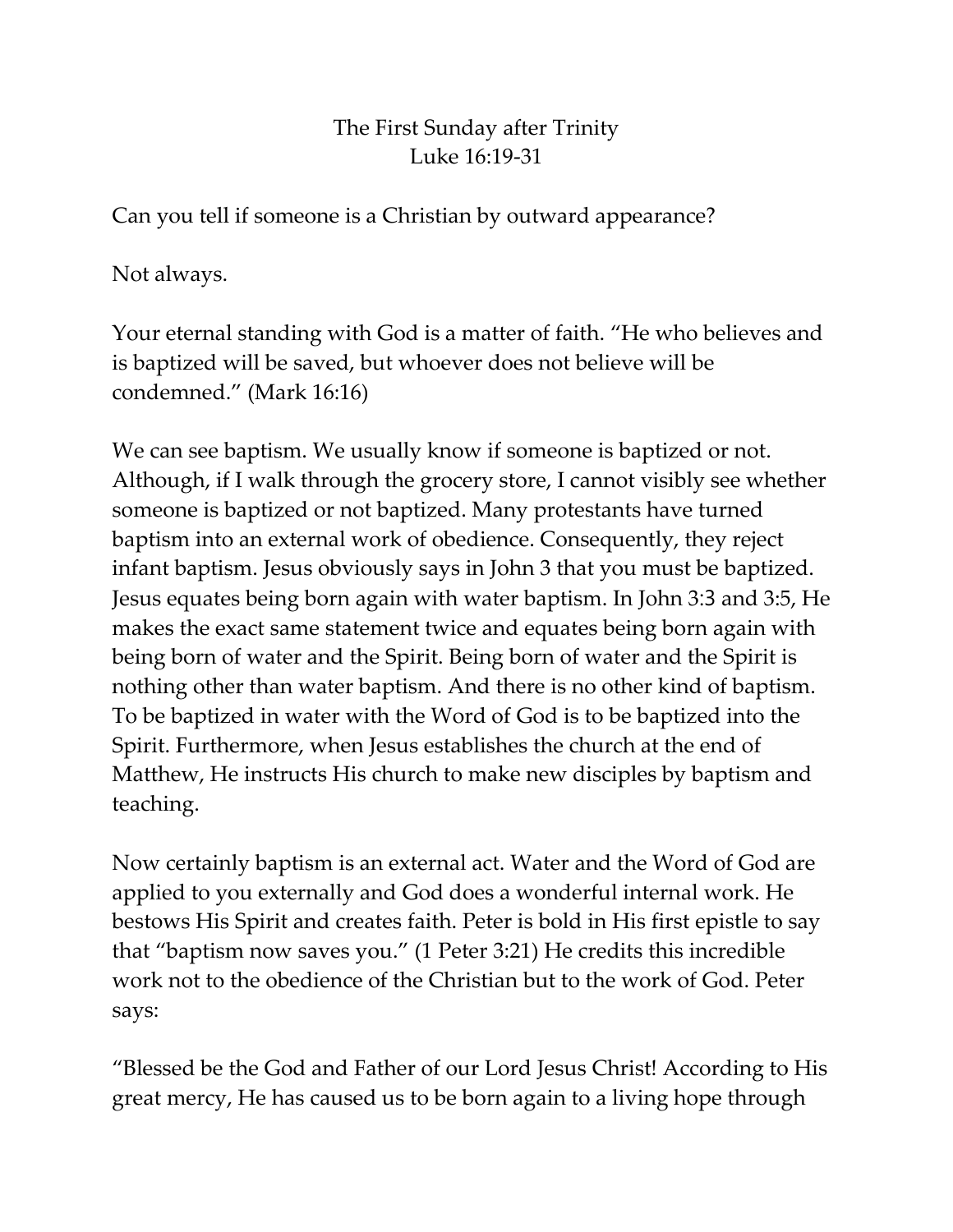P a g e | **2**

the resurrection of Jesus Christ from the dead, to an inheritance that is imperishable, undefiled, and unfading, kept in heaven for you, who by God's power are being guarded through faith for a salvation ready to be revealed in the last time." (1 Peter 1:3-5)

He fully credits your salvation to the mercy of God the Father through the work of Jesus in His life, death, and resurrection. God the Father is the cause of your salvation. It is through the power of the resurrection of Jesus. And it is an inheritance for you. You certainly don't earn an inheritance. It is a pure gift.

And later in that same epistle, Peter says, "Baptism now saves you." So, Peter is equating the merciful saving work of God with baptism. To say that "Jesus saves you" and to say that "Baptism now saves you" is saying the same thing. But this doesn't mean you cannot reject your baptism. Peter says in his second epistle:

"For if, after they have escaped the defilements of the world through the knowledge of our Lord and Savior Jesus Christ, they are again entangled in them and overcome, the last state has become worse for them than the first. For it would have been better for them never to have known the way of righteousness than after knowing it to turn back from the holy commandment delivered to them. What the true proverb says has happened to them: 'The dog returns to its own vomit, and the sow, after washing herself, returns to wallow in the mire.'" (2 Peter 2:20-22)

If the baptized think they can live however they want, they are in for a big surprise come judgment day. They will hear this terrifying word from Jesus: "I never knew you; depart from Me, you workers of lawlessness." (Matthew 7:23) The fact that Jesus and all the New Testament writers have warnings about falling away from the faith is a dire warning to all of us to guard our faith.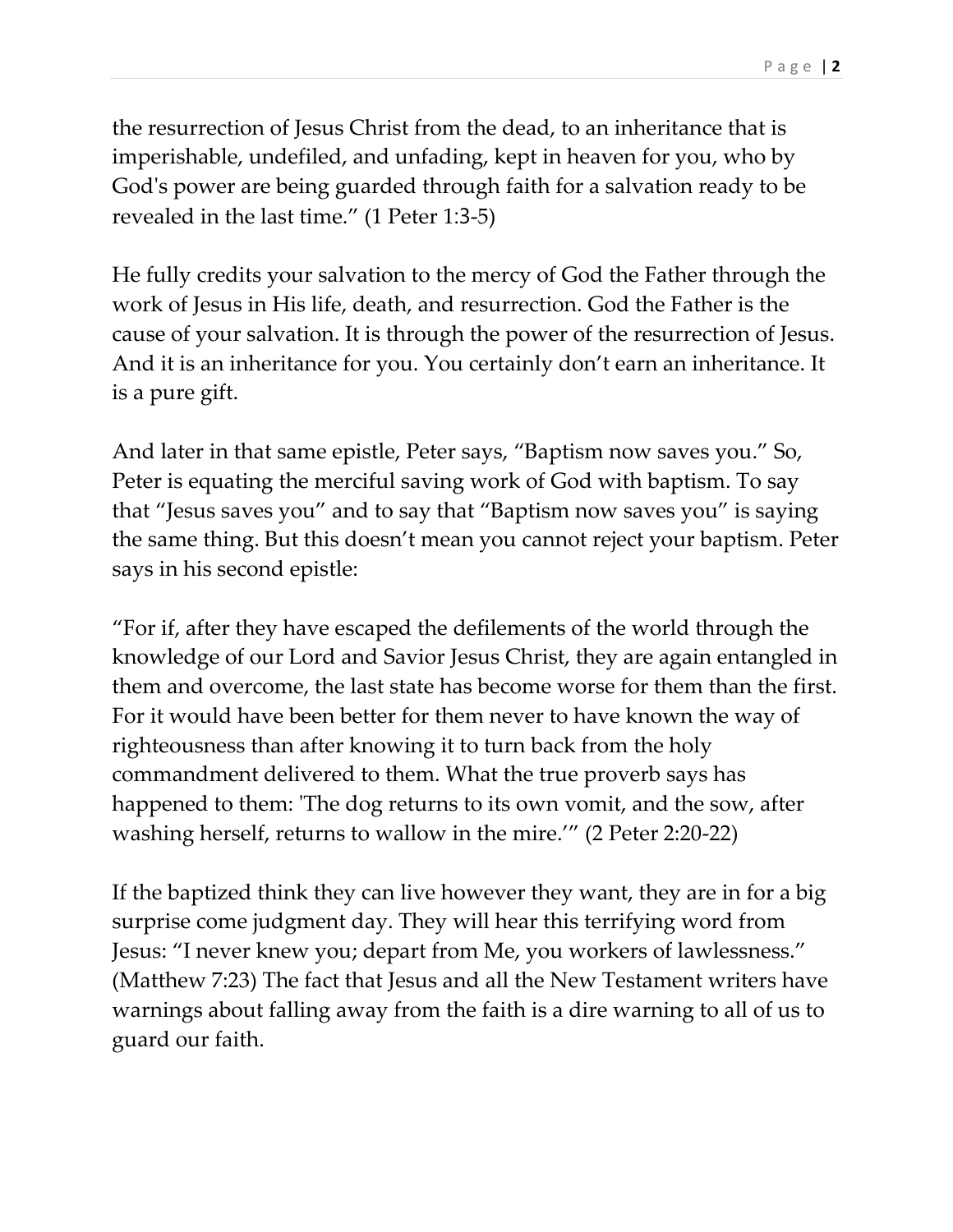But again, I cannot see if some random person is baptized. I should be able to tell by their conduct, but that's not always the case. We absolutely should be known as Christians by our works:

Jesus says, "By this all people will know you are my disciples, if you have love for one another." (John 13:35)

James says, "Be doers of the word, and not hearers only, deceiving yourselves." (James 1:22)

Peter says, "As obedient children, do not be conformed to the passions of your former ignorance, but as He who called you is holy, you also be holy in all your conduct." (1 Peter 1:14-15)

John says, "By this we know love, that He laid down his life for us, and we ought to lay down our lives for the brothers. But if anyone has the world's goods and sees his brother in need, yet closes his heart against him, how does God's love abide in him? Little children, let us not love in word or talk but in deed and in truth." (1 John 3:16-18)

It's clear that we should act as Christians, but Paul slaps us in the face with the reality of the Christian life:

"For I know that nothing good dwells in me, that is, in my flesh. For I have the desire to do what is right, but not the ability to carry it out. For I do not do the good I want, but the evil I do not want is what I keep on doing." (Romans 7:18-19)

How many times do you succumb to temptation?

How many times do you not do something you know you should do?

To turn it around, how much do you know about that other person you're condemning when they fail to live up to a Christ-like standard?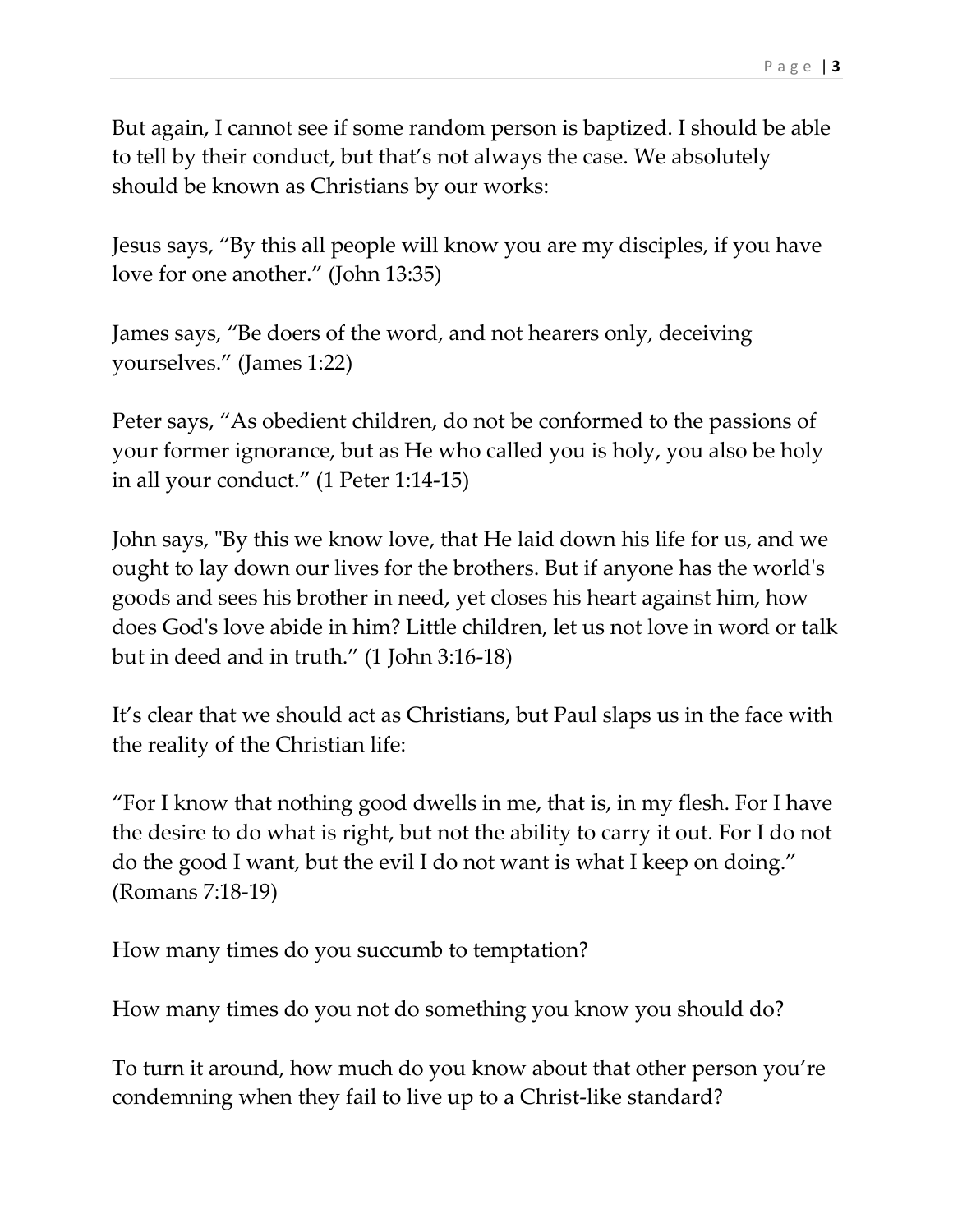Do you know what their struggles are?

We cannot see faith in the heart. We can see actions. And far too often, we judge un-righteously. We judge ourselves way too kindly by judging our intentions instead of our actions. We judge others way to harshly by judging their actions by every jot and tittle of the law.

We see two men in the Gospel reading today. We see very little of their lives.

We see that one man is rich and one man is poor. This tells us very little of their spiritual condition. It is true that riches are a great temptation to evil. Jesus says, "It is easier for a camel to go through the eye of a needle than for a rich person to enter the kingdom of God." (Matthew 19:24) But Abraham and Job and David and Joseph of Arimathea show us that riches alone don't exclude you from the kingdom of God. And it is foolish to think that poverty alone makes you immune to the temptation of Mammon. How many poor are consumed with the thought of money and security? The state lotteries make their money on the backs of the poor! Both rich and poor alike are tempted to put their trust in Mammon instead of God. So, the richness of the rich man and the poorness of Lazarus don't tell us anything about their situation.

We do see in the text that the rich man "was clothed in purple and fine linen and who feasted sumptuously every day." (v. 19) This tells us that he might not be a believer. And the destitute state of Lazarus at the rich man's gate might tell us that the rich man isn't generous at all. Now certainly, both the rich man and Lazarus are circumcised which is the sign of the covenant in the Old Testament. But the rich man doesn't appear to be living as if he's circumcised. And we know that since he went to hell, he had indeed rejected the faith of his youth. And we know that Lazarus was trusting God by desiring the scraps from the rich man's table. He was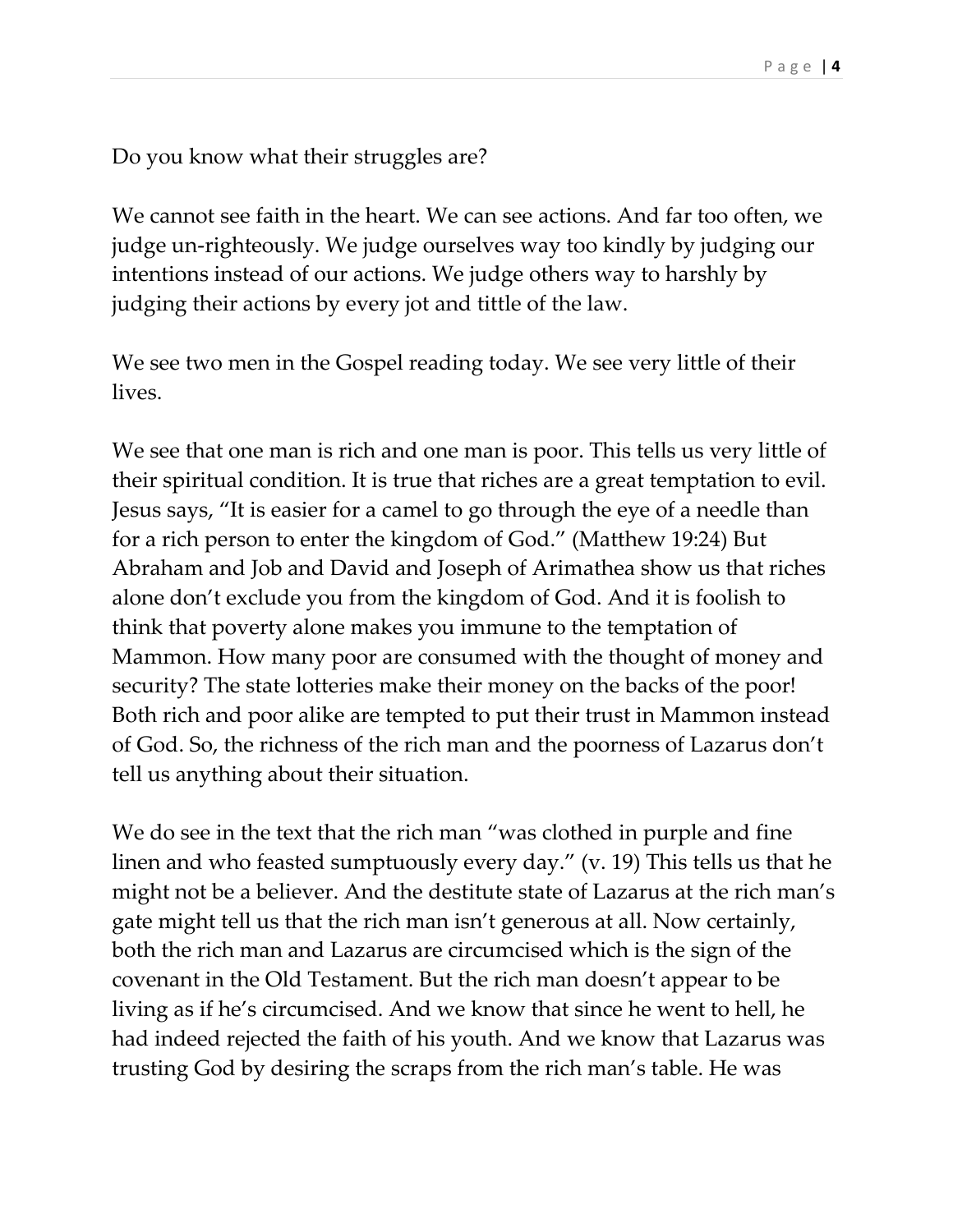trusting a "mask" of God, which we'll talk about in six weeks with the feeding of the 4,000.

We do see the outcome of both men's faith. The rich man goes to hell. And Lazarus goes to heaven, also known as Abraham's bosom.

Hell is a horrible place. And Jesus talks about it a lot.

He says it is a place of eternal torment (Luke 16:23).

Hell is a place of unquenchable fire (Mark 9:43).

Hell is a place where the worm does not die (Mark 9:48).

Hell is a place where people will gnash their teeth in anguish and regret (Matt. 13:42).

From today's Gospel, we learn that hell is a place from which there is no return (Luke 16:19–31).

Jesus calls hell a place of "outer darkness" (Matt. 25:30), comparing it to "Gehenna" (Matt. 10:28), which was a trash dump outside the walls of Jerusalem where rubbish was burned, and maggots abounded.

Jesus talks about hell so much not to terrify us but to warn us. Hell is a stark reality awaiting all unbelievers *and* those who reject their baptism! And, as you know already, hell wasn't created for us but for the devil and his angels. Jesus has paid the price for everyone's sin. There's no reason anyone must go to hell. But if they don't believe in Jesus or reject Him, hell is their final, eternal destination. And it's irreversible.

We don't want to believe in the reality of hell or in the reality of our original sin. Deep down, we want to believe that people are basically good. But the reality is that we are born "without the fear of God, without trust in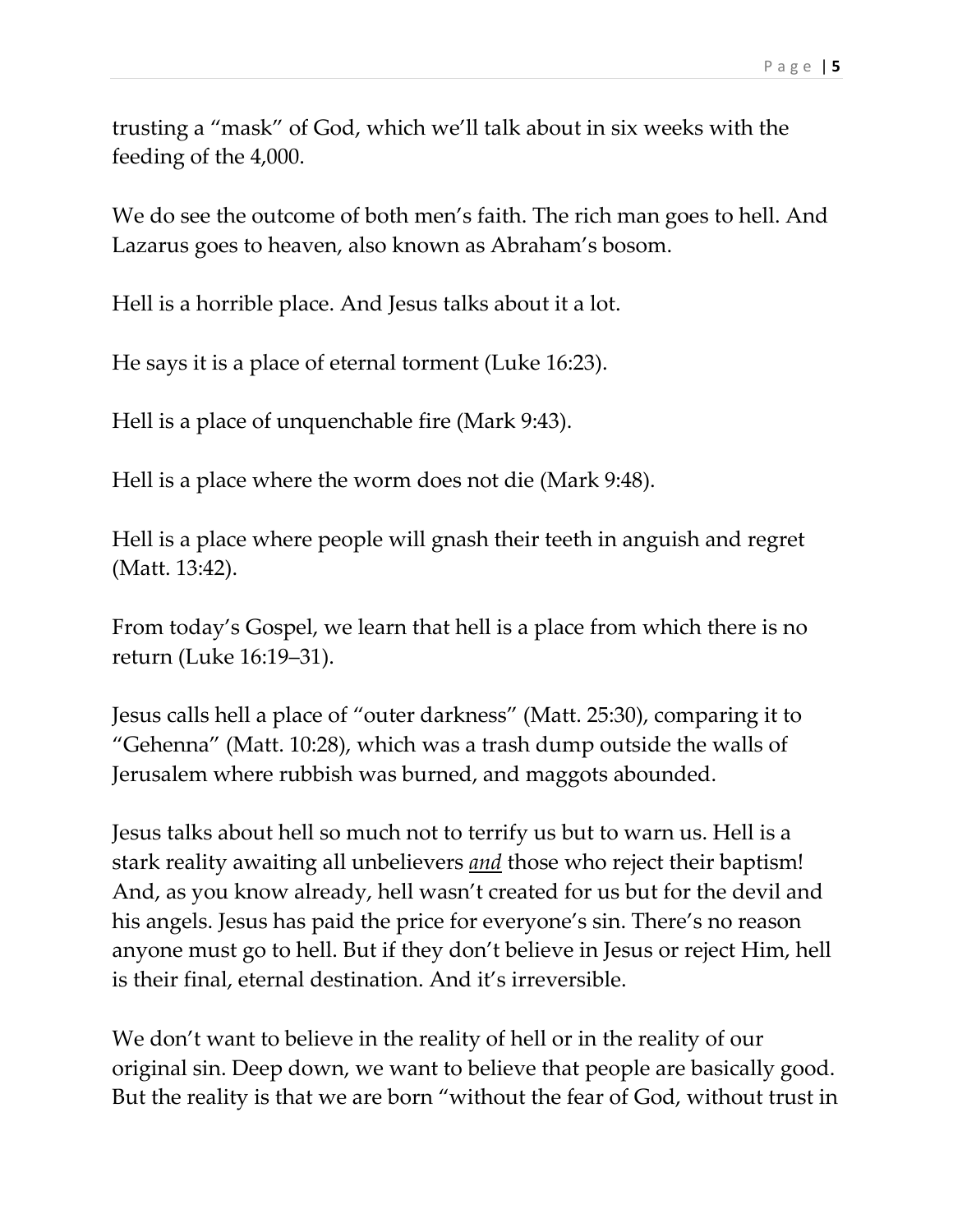God, and with the inclination to sin." (AC II) We confess in our confessions:

"It is true that Christians should regard and recognize the actual transgression of God's commandments as sin; but sin is also that horrible, dreadful hereditary sickness by which the entire human nature is corrupted. This should above all things be regarded and recognized as sin indeed. Yes, it is the chief sin, which is a root and fountainhead of all actual sins. By Dr. Luther it is called a "nature sin" or "person sin." He says this to show that, even if a person would not think, speak, or do anything evil (which, however, is impossible in this life, since the fall of our first parents), his nature and person are nevertheless sinful. Before God they are thoroughly and utterly infected and corrupted by original sin, as by a spiritual leprosy. Because of this corruption and because of the fall of the first man, the human nature or person is accused or condemned by God's Law. So we are by nature the children of wrath, death, and damnation, unless we are delivered from them by Christ's merit." (SD I.1)

There are many who reject original sin. The doctrine of hell and original sin are very uncomfortable! We want to pretend there's a second chance if we only knew better.

The rich man plays this card from hell.

"And [the rich man] said, 'Then I beg you, father, to send him to my father's house—for I have five brothers—so that he may warn them, lest they also come into this place of torment.' But Abraham said, 'They have Moses and the Prophets; let them hear them.' And he said, 'No, father Abraham, but if someone goes to them from the dead, they will repent.' He said to him, 'If they do not hear Moses and the Prophets, neither will they be convinced if someone should rise from the dead.'" (vv 27-31)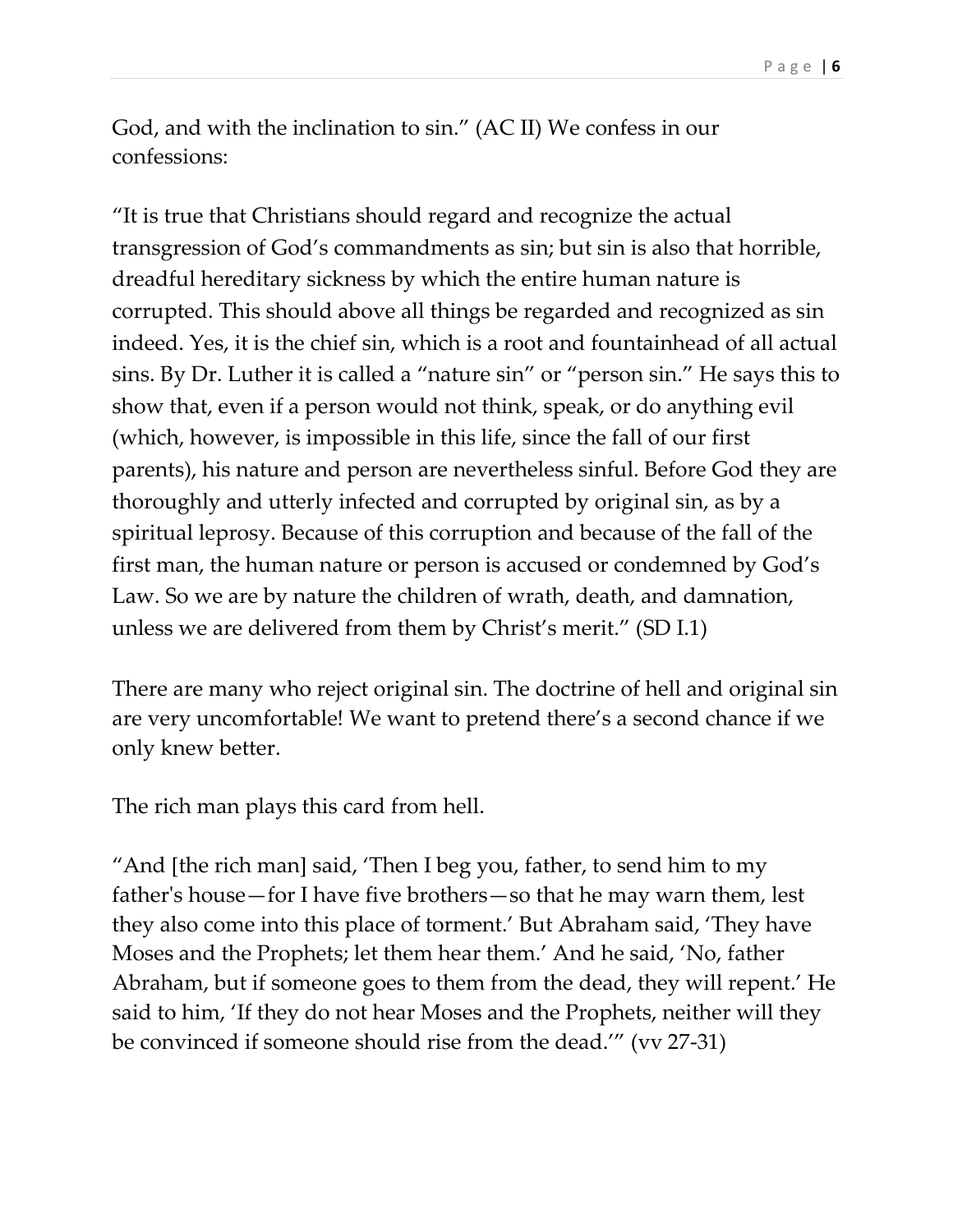If his brothers only knew the reality of hell, they would surely repent! Furthermore, it's like a passive-aggressive dig at the God's righteousness and justice... certainly, if the rich had known the reality of hell, he would certainly have repented! Furthermore, if he or his brothers saw something miraculous, they would certainly repent! But Abraham gives the harsh truth that if someone rejects the word of God, they reject God Himself.

This original sin plagued the rich man and Lazarus. As Israelites, both were raised hearing the law of God and the promises of God. The rich man rejected the Law and Promise, and Lazarus believed them. You and I were born in original sin. You have heard the law and promises of God and you believe. There is no other way to salvation except through the word of Christ.

This should encourage us to be more bold in evangelizing in two ways. First, we know that it's of the utmost importance for every man, woman, and child. The reality of man's condition before God and the reality of hell should encourage all of us to speak the truth boldly to all our family, friends, acquaintances, and even strangers. Second, we know that the Holy Spirit works through the word of God to create living faith. This should encourage us to rely on God's word instead of our own. And obviously, the better we know God's Word, the better we will be at sharing it!

But Jesus gives us two caveats. First, we should be wise as serpents and innocent as doves. Jesus sends you out as sheep to be slaughtered. (Matthew 10:16) Wisdom and discernment are required to share the Word of God in a winsome way at the appropriate time. You don't want to sound like a one-note shrill harpy and turn people off. May God grant all of us wisdom and discernment. Second, we are fishing for men. When you fish, the equipment and environment need to be right. Furthermore, you need to know fish. Fools shouting Bible verses on street corners or parking lots catch no one. May God grant all of us wisdom and insight into the human condition and into the word of God which is able to make us wise unto salvation. (2 Timothy 3:15)